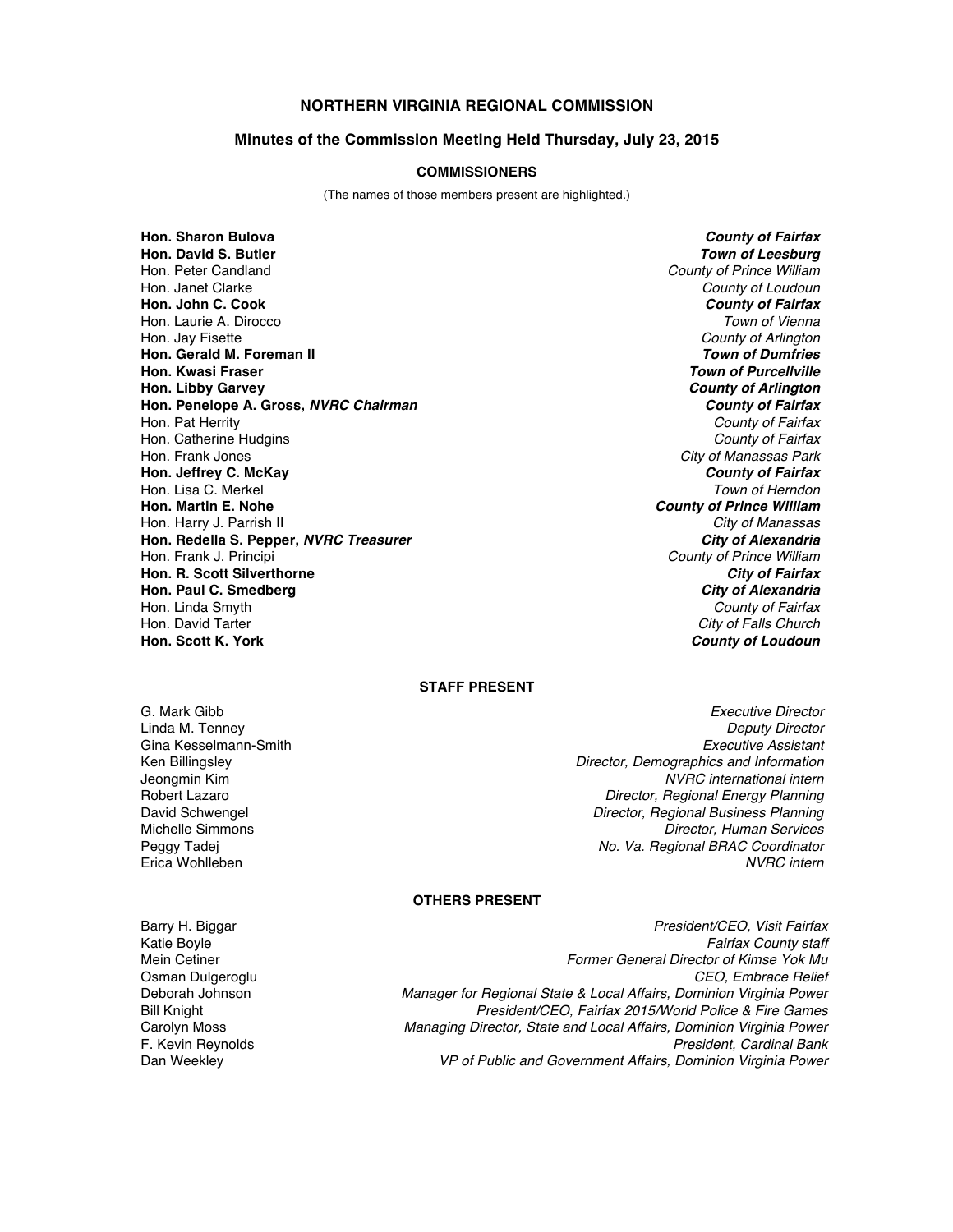Summary Minutes of the Commission July 23, 2015 Page 2

ALLEGIANCE

CALL TO ORDER Chairman Gross called the meeting to order at 7:35 p.m.

PLEDGE OF The Pledge of Allegiance was recited by all present.

ROLL CALL The roll was called and all members present or absent were noted for the record.

MINUTES Commissioner York moved approval of the Commission meeting minutes of June 25, 2015. The motion was seconded by Commissioner Fraser and carried unanimously.

PRESENTATION 1 Chairman Gross introduced and welcomed Bill Knight (President/CEO of the Fairfax 2015/World Police & Fire Games), F. Kevin Reynolds, (President of the Cardinal Bank) and Barry H. Biggar (President/CEO of Visit Fairfax) and added that the World Police & Fire Games were a huge success.

> Mr. Knight started out with giving an overview of the games and saying that he was thrilled about their results and then showed the Commissioners a short video that summarized the games.

> Mr. Knight also commented on the fatal cycling accident that happened during the games and that the core of this event, the police, the fire and rescue and the sheriff's office from Fairfax County was absolutely phenomenal during this time. Mr. Knight added how proud he was of this public safety who handled this so well.

> Then Mr. Biggar thanked the Commission for the great success of these games and that it was great to see how the region can come together.

> Mr. Biggar then proceeded with talking about the economic impact the World Police & Fire Games had on the region: He emphasized that the numbers are only an estimate and the model that is being used to calculate these numbers is a very important one, one that was developed by Oxford Economics, is accepted and highly valued and was specifically created for sports events like the World Police & Fire Games. 71 countries were represented and 10,006 athletes with a result of over \$ 49,240,000 left in the region plus an additional 33 Million due to a multiplier effect. So all together we are looking at 83 Million left in the region. This puts the region on the map. And he also added that due to a great outcome like this maybe the National Senior Games should take place in this region as well.

> Mr. Reynolds concluded with saying that these games were a team effort. The region came together, had a mission and accomplished it.

*Questions and answers* Commissioner Gross commented that this was a 10-year effort to bring the games to this region and it was a remarkable series of events. And she also commented on the tragic accident that happened during these games and that it was remarkable how the community came together.

> Commissioner Bulova added that this event was well planned and it paid off. It is a new experience to put on a big event like that. The region did a great job and this should be a focus in our region. She also added that this should be developed in the regional portfolio.

> Commissioner McKay brought up the 5,000 volunteers and that these games wouldn't be as successful as they were without these volunteers. And he also mentioned how compassionate the business community is. The example Commissioner McKay used was that some businesses came together and without publicity paid for all the expenses in the tragic accident that occurred during the games.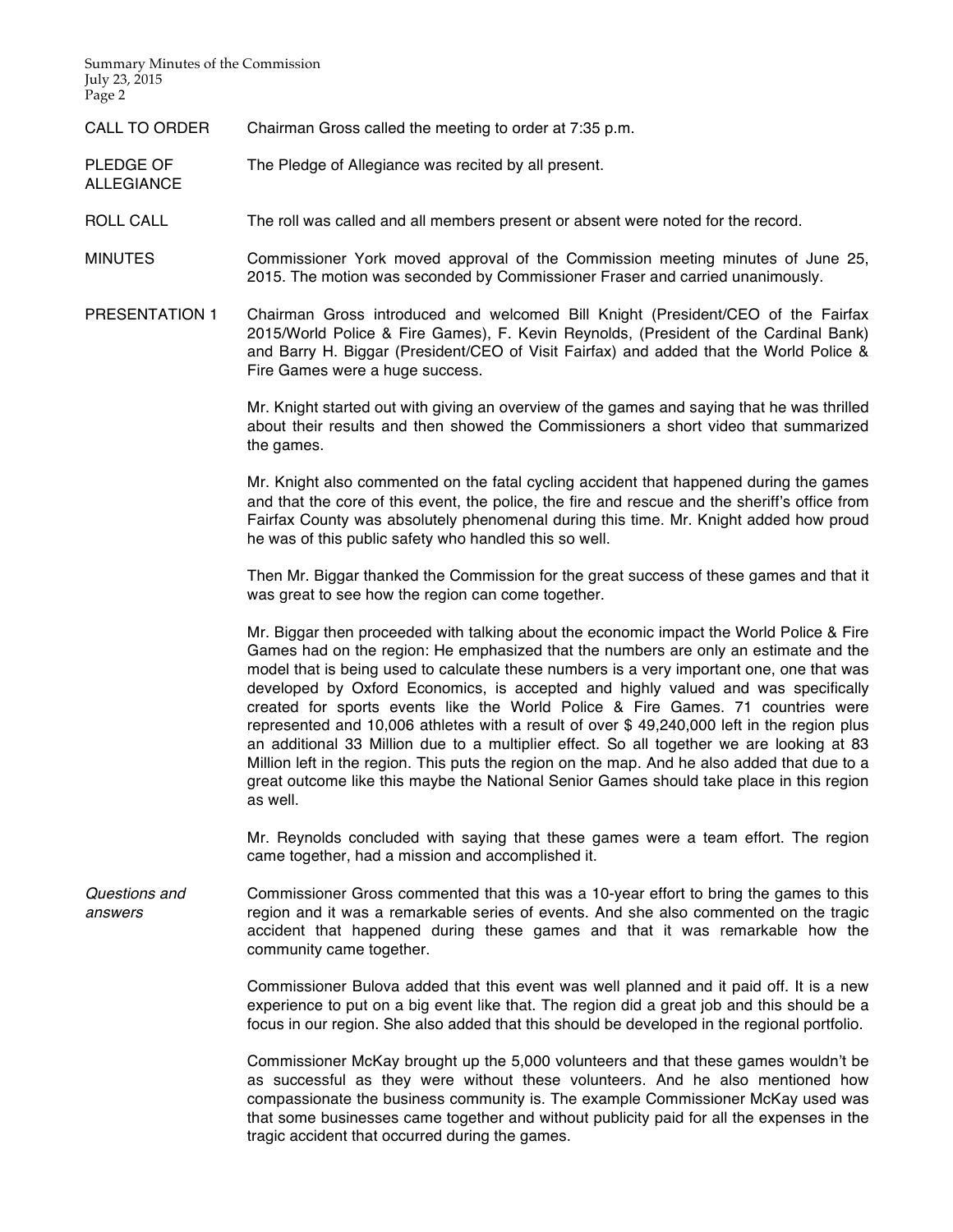Summary Minutes of the Commission July 23, 2015 Page 3

> Commissioner Foreman thanked the organizers of the games for the outreach, as they called every town and offered tickets. He added that this made his town feel like they are a part of the program.

> Commissioner York congratulated Fairfax County and the organizers. He did ask for an earlier invite of the jurisdictions next time if there is another event like this.

PRESENTATION 2 Chairman Gross introduced and welcomed Dan Weekley, who is the Vice President of Public and Government Affairs at Dominion Virginia Power.

Mr. Weekley distributed printed copies of the Dominion report and went through the slides:

- Rate Reduction as of April 1
- Residential Rate Comparison
- Industrial Rate Comparison
- Reliability Improvements
- Forces Driving Infrastructure Need
- Generator Retirements in PJM
- Integrated Resource Plan
- Regional Approach to Planning
- Impacts to the Planning Models
- Focus on Dominion Assets
- Northern Virginia Transmission Infrastructure Projects
- Winter 2015: Natural Gas Prices for Dominion Zone Surge Again
- Investing in Virginia: Atlantic Coast Pipeline
- Survey Permission Comparison by County
- Investing in Virginia: Projected Capital Spend 2015-2020: Total \$13.6 billion

Mr. Weekley emphasized that Dominion is open to any ideas on where the pipelines and distributions are.

*Questions and answers* Commissioner Butler questioned the numbers in the 2nd slide presented by Dominion and added that the focus should be on conservation, and not on building power stations.

Mr. Weekley commented that it is hard to make people conserve, if the rates are so low.

Commissioner York appreciated the presentation and shared with the group that he is concerned about where the new power lines are being put in. It is happening right in front of the new hospital, on the Route 50.

Commissioner Fraser added that he would like to see the transmission lines buried due to potential danger of drones.

Mr. Weekley explained that Dominion is taking the lines that have the poorest quality and takes care of those first. As far as burying the lines this is a legal issue. It is not possible to put lines underground if people are against it.

Commissioner Nohe thanked Dominion for providing electricity.

PRESENTATION 3 Chairman Gross welcomed the next presenters and referred to Commissioner York for their introduction. Commissioner York then introduced Osman Dulgeroglu, who is the CEO of Embrace Relief, and Metin Cetiner, former General Director of Kimse Yok Mu.

> Commissioner York pointed out page 22 and 23 in the 2014 Annual Report of Embrace Relief (distributed at the Commission meeting). 9,300,000 people have been affected by the Syrian crisis and 5,000 Syrians become refugees daily, losing their homes, belongings, and sometimes their families. He also added that the UN has cut back on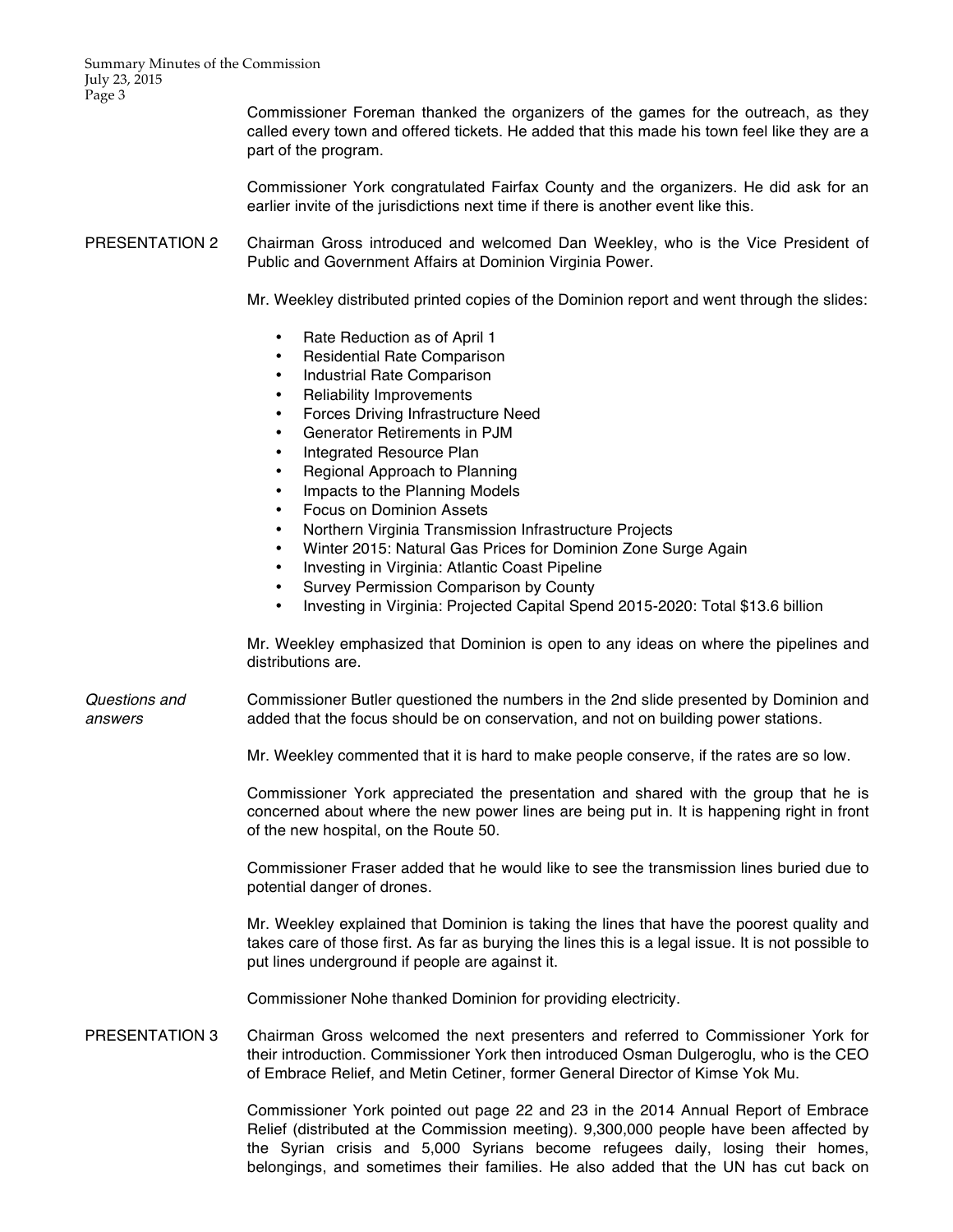funding and this is making it very tough.

Commissioner York then announced that there is going to be another blanket drive this year. This year it will be slightly modified. Not only blankets but also jackets will be collected. And this sort of help will also go out to the localities here. Paxton Company is ready to help again like last year. But Maersk Shipping still needs to be asked and then the planning of the 2015 Blanket Drive can go forward.

The Commissioners then watched a video regarding the Syrian situation and the refuge in Turkey.

Mr. Dulgeroglu thanked the Commission for their previous effort and campaign. In 2013 there were 4 containers of blankets and \$15,000; in 2014, 6 containers of blankets and \$110,000. This provided food for 4 months and 4,000 refugees daily.

Mr. Cetiner thanked the Commission as well, especially Commissioner York, Mr. Lazaro (NVRC staff) and Mr. Gibb (Executive Director, NVRC) for coming out and distributing all the donations. Now coats are needed. And to see the situation by visiting is really important. The kids need education, e.g. supporting a learning center would be great.

*Questions and answers* Commissioner York added that the next blanket drive would be around the November timeframe, so the containers can make it to Turkey in January. Unfortunately, it is not possible to get them there sooner, because November is the best time for the shipping company to be able to do it for free.

> Chairman Gross recommended to do something for the kids there. Education is so important. The kids there need social and moral structure. Otherwise a whole generation will be lost.

> Commissioner York commented that shipping cost is always an issue, when different things are being shipped. That is why financial help might be better for the kids, e.g., establishing learning centers.

- CONSENT AGENDA Upon a motion made and duly seconded, the Consent Agenda consisting of the items outlined below was approved.
	- *Resolution No. P16-01:* Authorization for the Executive Director to execute Memoranda of Understanding with organizations that will provide training sessions on bicyclist and pedestrian safety

EXECUTIVE DIRECTOR'S REPORT Printed copies of the report were distributed and Mr. Gibb went through the slides: • Solarize Campaign Update • Congratulations to Town of Vienna • Workforce Event – September 22 • Living Shoreline Project at Leesylvania State Park • Bicycle Pedestrian Safety Sharing the Road Events: Celebrating Road Safety • Fast Ferry Summit – October 22 • Fair Housing Testing and Related Services

CHAIRMAN'S REPORT Chairman Gross talked about the Workforce Summit that is taking place September 22, 2015. She added that the location is set, letters of invitations are going out, and the Governor of Virginia is confirmed for this event.

COMMUNITY & MILITARY PARTNERSHIP Commissioner McKay announced that the next Military Partnership Meeting is September 10, 2015 at the NVRC offices and that Secretary of Veterans and Defense Affairs of Virginia John Harvey will be the speaker.